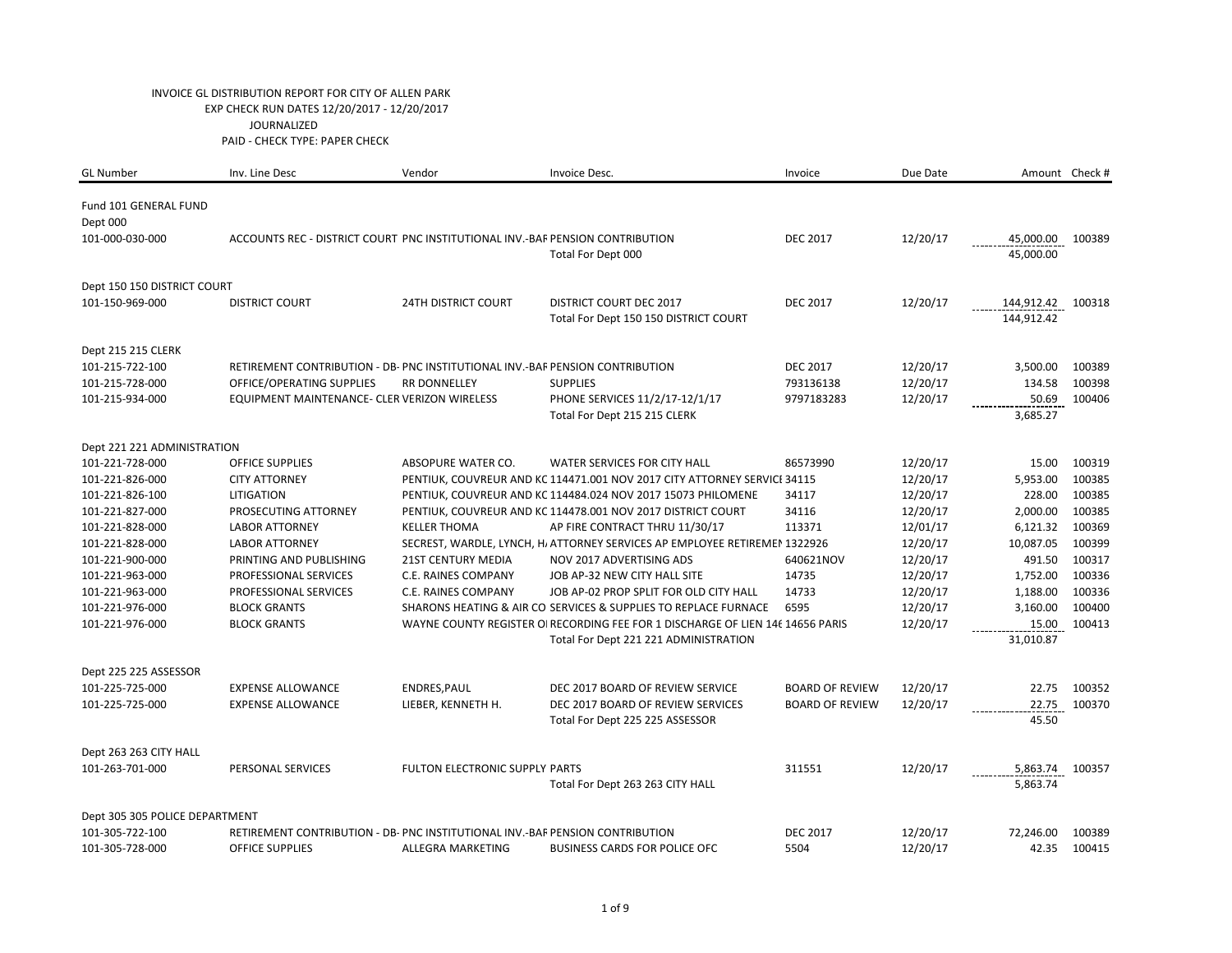| <b>GL Number</b>                          | Inv. Line Desc                                                                | Vendor                                     | Invoice Desc.                                                  | Invoice         | Due Date | Amount    | Check # |
|-------------------------------------------|-------------------------------------------------------------------------------|--------------------------------------------|----------------------------------------------------------------|-----------------|----------|-----------|---------|
| 101-305-761-000                           | PRISONER BOARD                                                                | <b>STATE OF MICHIGAN</b>                   | LIVE SCAN INVOICE                                              | 551-502636      | 12/20/17 | 126.00    | 100332  |
| 101-305-761-000                           | PRISONER BOARD                                                                | <b>CITY OF DEARBORN</b>                    | PRISONER BOARD 11/1/17-11/30/17                                | 0000045317      | 12/20/17 | 1,170.00  | 100339  |
| 101-305-962-000                           | MISCELLANEOUS                                                                 | WINGER, ADAM                               | <b>EXPENSES RELATED TO COURT</b>                               | REIMBURSEMENT   | 12/20/17 | 25.00     | 100416  |
|                                           |                                                                               |                                            | Total For Dept 305 305 POLICE DEPARTMENT                       |                 |          | 73,609.35 |         |
| Dept 340 340 FIRE DEPARTMENT              |                                                                               |                                            |                                                                |                 |          |           |         |
| 101-340-722-100                           | RETIREMENT CONTRIBUTION - DB- PNC INSTITUTIONAL INV.-BAF PENSION CONTRIBUTION |                                            |                                                                | <b>DEC 2017</b> | 12/20/17 | 56,497.00 | 100389  |
| 101-340-757-000                           | <b>OPERATING SUPPLIES</b>                                                     | LOWE'S                                     | NOV 2017 SUPPLIES                                              | 99006314951     | 12/20/17 | 22.74     | 100374  |
| 101-340-768-000                           | <b>UNIFORMS</b>                                                               | <b>WEST SHORE SERVICES</b>                 | FF MAURY BUNKER GEAR                                           | 15107           | 12/20/17 | 1,950.90  | 100414  |
| 101-340-805-000                           | AMBULANCE BILLING                                                             | ARBOR PROFESSIONAL SOLUT AMBULANCE BILLING |                                                                | 821364          | 12/20/17 | 201.14    | 100327  |
| 101-340-835-000                           | PHYSICALS                                                                     |                                            | PSYBUS PSYCHOLOGICAL CON PROFESSIONAL SERVICES 6/12/17-7/28/17 | 16879           | 12/20/17 | 3,080.00  | 100391  |
| 101-340-853-000                           | TELEPHONE- EDWARD CANN                                                        | <b>VERIZON WIRELESS</b>                    | PHONE SERVICES 11/2/17-12/1/17                                 | 9797183283      | 12/20/17 | 50.13     | 100406  |
| 101-340-853-000                           | TELEPHONE- DOUGLAS LAFOND                                                     | <b>VERIZON WIRELESS</b>                    | PHONE SERVICES 11/2/17-12/1/17                                 | 9797183283      | 12/20/17 | 50.13     | 100406  |
| 101-340-853-000                           | TELEPHONE- FD ON CALL                                                         | <b>VERIZON WIRELESS</b>                    | PHONE SERVICES 11/2/17-12/1/17                                 | 9797183283      | 12/20/17 | 50.23     | 100406  |
| 101-340-931-000                           | <b>BUILDING MAINTENANCE</b>                                                   | <b>GREAT LAKES ACE HARDWAR SUPPLIES</b>    |                                                                | 2536/416        | 12/20/17 | 37.02     | 100320  |
| 101-340-931-000                           | <b>BUILDING MAINTENANCE</b>                                                   | <b>GREAT LAKES ACE HARDWAR SUPPLIES</b>    |                                                                | 2531/416        | 12/20/17 | 11.38     | 100320  |
| 101-340-931-000                           | <b>BUILDING MAINTENANCE</b>                                                   | LOWE'S                                     | <b>NOV 2017 SUPPLIES</b>                                       | 99006314951     | 12/20/17 | 181.89    | 100374  |
| 101-340-931-000                           | <b>BUILDING MAINTENANCE</b>                                                   | LOWE'S                                     | NOV 2017 SUPPLIES                                              | 99006314951     | 12/20/17 | 130.27    | 100374  |
| 101-340-931-000                           | <b>BUILDING MAINTENANCE</b>                                                   | ROSE PEST SOLUTIONS                        | <b>BLDG MAINTENANCE</b>                                        | 10496950        | 12/20/17 | 50.00     | 100397  |
| 101-340-934-000                           | EQUIPMENT MAINTENANCE                                                         | <b>FRONTLINE MEDICAL INC</b>               | PREVENTIVE MNT SERVICES FIRE DEPT                              | 4056            | 12/20/17 | 388.00    | 100356  |
| 101-340-939-000                           | <b>VEHICLE MAINTENANCE</b>                                                    | <b>GREAT LAKES ACE HARDWAR PARTS</b>       |                                                                | 2530/416        | 12/20/17 | 17.07     | 100320  |
| 101-340-939-000                           | <b>VEHICLE MAINTENANCE</b>                                                    | <b>GREAT LAKES ACE HARDWAR SUPPLIES</b>    |                                                                | 2585/416        | 12/20/17 | 41.75     | 100320  |
| 101-340-939-000                           | <b>VEHICLE MAINTENANCE</b>                                                    | <b>GLENDALE AUTO VALUE</b>                 | PARTS FOR 2007 FORD EXPLORER                                   | 359-135063      | 12/20/17 | 40.18     | 100358  |
| 101-340-958-000                           | <b>MEMBERSHIP &amp; DUES</b>                                                  |                                            | MICHIGAN ASSOC. OF FIRE CF MEMBERSHIP RENEWALS FOR FIRE CHIEFS | 1063            | 12/20/17 | 170.00    | 100378  |
| 101-340-958-000                           | <b>MEMBERSHIP &amp; DUES</b>                                                  | <b>SMAFC</b>                               | MEMBERSHIP RENEWALS FIRE DEPT                                  | 8182            | 12/20/17 | 80.00     | 100401  |
|                                           |                                                                               |                                            | Total For Dept 340 340 FIRE DEPARTMENT                         |                 |          | 63,049.83 |         |
| Dept 445 445 DEPARTMENT OF PUBLIC SERVICE |                                                                               |                                            |                                                                |                 |          |           |         |
| 101-445-722-100                           | RETIREMENT CONTRIBUTION - DB- PNC INSTITUTIONAL INV.-BAF PENSION CONTRIBUTION |                                            |                                                                | <b>DEC 2017</b> | 12/20/17 | 18,237.00 | 100389  |
| 101-445-751-000                           | <b>GASOLINE</b>                                                               | <b>RKA PETROLEUM</b>                       | <b>PARTS</b>                                                   | 0117748         | 12/20/17 | 11,610.16 | 100396  |
| 101-445-757-000                           | <b>OPERATING SUPPLIES</b>                                                     | <b>BRONER</b>                              | <b>PARTS</b>                                                   | 241492          | 12/20/17 | 228.90    | 100333  |
| 101-445-757-000                           | <b>OPERATING SUPPLIES</b>                                                     | <b>GLENDALE AUTO VALUE</b>                 | <b>PARTS</b>                                                   | 359-135280      | 12/20/17 | 3.88      | 100358  |
| 101-445-768-000                           | <b>UNIFORMS</b>                                                               | MENSINGER, JOHN                            | REIMBURSEMENT FOR STEEL TOE SAFETY BOOT REIMBURSEMENT          |                 | 12/20/17 | 196.09    | 100377  |
| 101-445-853-000                           | TELEPHONE-GARAGE                                                              | <b>VERIZON WIRELESS</b>                    | PHONE SERVICES 11/2/17-12/1/17                                 | 9797183283      | 12/20/17 | 50.69     | 100406  |
| 101-445-920-000                           | UTILITIES 10777 PELHAM                                                        | DTE ENERGY                                 | ELECTRIC SERVICES 11/3/17-12/5/17                              | 12202017        | 12/20/17 | 44.14     | 100347  |
| 101-445-920-000                           | UTILITIES 16860 SOUTHFIELD                                                    | <b>DTE ENERGY</b>                          | ELECTRIC SERVICES 11/3/17-12/5/17                              | 12202017        | 12/20/17 | 640.87    | 100347  |
| 101-445-920-000                           | UTILITIES GARAGE APT R                                                        | DTE ENERGY                                 | GAS SERVICES 11/4/17-12/5/17                                   | 12202017        | 12/20/17 | 575.88    | 100349  |
| 101-445-926-000                           | STREET LIGHTING 15841 PHILOME DTE ENERGY                                      |                                            | STREETLIGHT SERVICES 11/3/17-12/05/17                          | 12202017        | 12/20/17 | 550.77    | 100348  |
| 101-445-931-000                           | <b>BUILDING MAINTENANCE</b>                                                   | <b>GRAINGER</b>                            | <b>PARTS</b>                                                   | 9621838805      | 12/20/17 | 24.85     | 100360  |
| 101-445-931-000                           | <b>BUILDING MAINTENANCE</b>                                                   | <b>GRAINGER</b>                            | <b>PARTS</b>                                                   | 9626288808      | 12/20/17 | 245.50    | 100360  |
| 101-445-939-000                           | <b>VEHICLE MAINTENANCE</b>                                                    | BAKER'S GAS & WELDING SUF SUPPLIES         |                                                                | 01468927        | 12/20/17 | 170.41    | 100328  |
| 101-445-939-000                           | <b>VEHICLE MAINTENANCE</b>                                                    | DOWNRIVER HITCH AND TRU PARTS              |                                                                | 13863           | 12/20/17 | 300.00    | 100346  |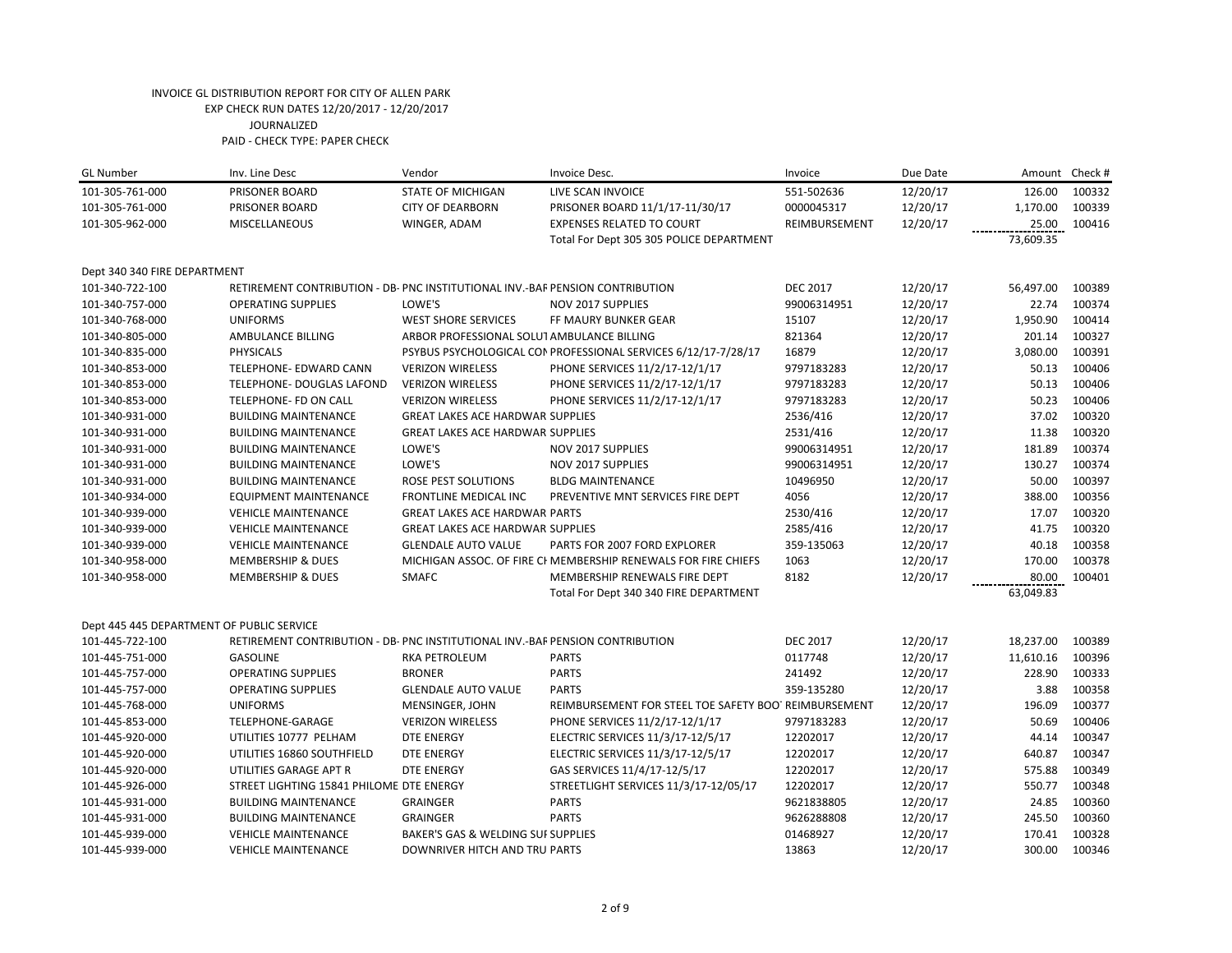| <b>GL Number</b>              | Inv. Line Desc                                | Vendor                                  | Invoice Desc.                                                       | Invoice            | Due Date |           | Amount Check # |
|-------------------------------|-----------------------------------------------|-----------------------------------------|---------------------------------------------------------------------|--------------------|----------|-----------|----------------|
| 101-445-939-000               | <b>VEHICLE MAINTENANCE</b>                    | FLEETPRIDE, INC.                        | <b>PARTS</b>                                                        | 89413720           | 12/20/17 | 428.52    | 100354         |
| 101-445-939-000               | <b>VEHICLE MAINTENANCE</b>                    | <b>GLENDALE AUTO VALUE</b>              | PARTS FOR 2007 FORD EXPLORER                                        | 359-135063         | 12/20/17 | 262.00    | 100358         |
| 101-445-939-000               | <b>VEHICLE MAINTENANCE</b>                    | <b>GLENDALE AUTO VALUE</b>              | <b>PARTS</b>                                                        | 359-134346         | 12/20/17 | 205.92    | 100358         |
| 101-445-939-000               | <b>VEHICLE MAINTENANCE</b>                    | <b>GLENDALE AUTO VALUE</b>              | <b>PARTS</b>                                                        | 359-135300         | 12/20/17 | 497.28    | 100358         |
| 101-445-939-000               | <b>VEHICLE MAINTENANCE</b>                    | <b>GRAINGER</b>                         | <b>PARTS</b>                                                        | 9621279810         | 12/20/17 | 49.20     | 100360         |
| 101-445-939-000               | <b>VEHICLE MAINTENANCE</b>                    | LOWE'S                                  | NOV 2017 SUPPLIES                                                   | 99006314951        | 12/20/17 | 42.73     | 100374         |
| 101-445-939-000               | <b>VEHICLE MAINTENANCE</b>                    | LOWE'S                                  | NOV 2017 SUPPLIES                                                   | 99006314951        | 12/20/17 | 200.96    | 100374         |
| 101-445-939-000               | <b>VEHICLE MAINTENANCE</b>                    | TREDROC TIRE ALLEN PARK 7: PARTS        |                                                                     | 7360020369         | 12/20/17 | 138.00    | 100405         |
| 101-445-939-000               | <b>VEHICLE MAINTENANCE</b>                    | <b>VILLAGE FORD</b>                     | <b>PARTS</b>                                                        | 283535             | 12/20/17 | 153.31    | 100408         |
| 101-445-962-000               | <b>MISCELLANEOUS</b>                          | <b>GREAT LAKES ACE HARDWAR SUPPLIES</b> |                                                                     | 2557/416           | 12/20/17 | 18.98     | 100320         |
| 101-445-962-000               | <b>MISCELLANEOUS</b>                          |                                         | AMERICAN PUBLIC WORK AS! MPSI FALL COURSE 9/16-9/21/18              | <b>JASON LOCKE</b> | 12/20/17 | 695.00    | 100325         |
| 101-445-962-000               | <b>MISCELLANEOUS</b>                          | <b>COMFORT INN SUITES</b>               | HOTEL STAY FOR MPSI PROGRAM 4/8-4/13/18 557759112BILL               |                    | 12/20/17 | 382.50    | 100340         |
| 101-445-962-000               | <b>MISCELLANEOUS</b>                          | <b>COMFORT INN SUITES</b>               | HOTEL STAY FOR MPSI PROGRAM 4/8-4/13/18 557759112 TOM               |                    | 12/20/17 | 382.50    | 100340         |
| 101-445-962-000               | MISCELLANEOUS                                 | <b>COMFORT INN SUITES</b>               | HOTEL STAY MPSI PROG 9/16-9/21/18                                   | 560623804JASON     | 12/20/17 | 382.50    | 100340         |
| 101-445-962-000               | <b>MISCELLANEOUS</b>                          | PETTY CASH - D.P.S.                     | REIMBURSEMENT FOR DPS                                               | 12/14/17           | 12/20/17 | 5.30      | 100387         |
|                               |                                               |                                         | Total For Dept 445 445 DEPARTMENT OF PUBLIC SERVICE                 |                    |          | 36,723.84 |                |
|                               |                                               |                                         |                                                                     |                    |          |           |                |
| Dept 707 707 PARKS & REC      |                                               |                                         |                                                                     |                    |          |           |                |
| 101-707-751-000               | <b>GASOLINE</b>                               | HAWKINS, PAT                            | REIMBURSEMENT FOR MILAGE 12/13/17-12/1! REIMBURSMENT                |                    | 12/20/17 | 28.36     | 100364         |
| 101-707-757-000               | <b>OPERATING SUPPLIES</b>                     | <b>HADDIX ELECTRIC</b>                  | SERVICES SECURITY CAMERA MILWARD PARK 8913                          |                    | 12/20/17 | 912.50    | 100362         |
| 101-707-760-000               | <b>SENIOR ACTIVITIES</b>                      | GORDON FOOD SERV.                       | <b>SUPPLIES</b>                                                     | 846138594          | 12/20/17 | 78.85     | 100359         |
| 101-707-783-000               | <b>PARK SUPPLIES</b>                          | LOWE'S                                  | NOV 2017 SUPPLIES                                                   | 99006314951        | 12/20/17 | 16.88     | 100374         |
| 101-707-783-000               | <b>PARK SUPPLIES</b>                          | LOWE'S                                  | NOV 2017 SUPPLIES                                                   | 99006314951        | 12/20/17 | 38.00     | 100374         |
| 101-707-783-000               | <b>PARK SUPPLIES</b>                          | LOWE'S                                  | <b>NOV 2017 SUPPLIES</b>                                            | 99006314951        | 12/20/17 | 21.38     | 100374         |
| 101-707-784-000               | <b>PARK SERVICES</b>                          | <b>GREAT LAKES ACE HARDWAR SUPPLIES</b> |                                                                     | 2619/416           | 12/20/17 | 30.73     | 100320         |
| 101-707-784-000               | <b>PARK SERVICES</b>                          | <b>GREAT LAKES ACE HARDWAR SUPPLIES</b> |                                                                     | 2588/416           | 12/20/17 | 37.00     | 100320         |
| 101-707-784-000               | <b>PARK SERVICES</b>                          | <b>GREAT LAKES ACE HARDWAR SUPPLIES</b> |                                                                     | 2580/416           | 12/20/17 | 7.59      | 100320         |
| 101-707-784-000               | <b>PARK SERVICES</b>                          | BALAS STRUCTURAL STEEL IN ALUMINUM PCS  |                                                                     | 17059              | 12/20/17 | 119.00    | 100329         |
| 101-707-784-000               | <b>PARK SERVICES</b>                          | LOWE'S                                  | NOV 2017 SUPPLIES                                                   | 99006314951        | 12/20/17 | 32.51     | 100374         |
| 101-707-784-000               | <b>PARK SERVICES</b>                          | LOWE'S                                  | NOV 2017 SUPPLIES                                                   | 99006314951        | 12/20/17 | 22.68     | 100374         |
| 101-707-784-000               | <b>PARK SERVICES</b>                          | LOWE'S                                  | NOV 2017 SUPPLIES                                                   | 99006314951        | 12/20/17 | 122.55    | 100374         |
| 101-707-784-000               | <b>PARK SERVICES</b>                          | LOWE'S                                  | <b>NOV 2017 SUPPLIES</b>                                            | 99006314951        | 12/20/17 | 7.88      | 100374         |
| 101-707-784-000               | <b>PARK SERVICES</b>                          |                                         | TRENDSET COMMUNICATION INSTALLATION OF CAMERA AT MILLWARD PARI 1058 |                    | 12/20/17 | 1,200.00  | 100404         |
| 101-707-920-000               | UTILITIES-6615 ROOSEVELT- BG-21 CONSTELLATION |                                         | OCT 2017 REVISED GAS BILL-6615 ROOSEVELT 2177743-1                  |                    | 12/20/17 | 19.99     | 100341         |
| 101-707-920-000               | UTILITIES 8801 PELHAM                         | <b>DTE ENERGY</b>                       | ELECTRIC SERVICES 11/3/17-12/5/17                                   | 12202017           | 12/20/17 | 43.35     | 100347         |
| 101-707-931-000               | <b>BUILDING MAINTENANCE</b>                   | <b>GREAT LAKES ACE HARDWAR SUPPLIES</b> |                                                                     | 2581/416           | 12/20/17 | 100.66    | 100320         |
| 101-707-935-000               | COMPUTER SOFTWARE MAINTEN/ REACH              |                                         | SUBSCRIPTION RENEWAL 1/12/18-1/11/19                                | 52163              | 12/20/17 | 600.00    | 100392         |
| 101-707-939-000               | <b>VEHICLE MAINTENANCE</b>                    | <b>TREDROC TIRE ALLEN PARK 7: PARTS</b> |                                                                     | 7360020380         | 12/20/17 | 143.98    | 100405         |
|                               |                                               |                                         | Total For Dept 707 707 PARKS & REC                                  |                    |          | 3,583.89  |                |
| Dept 751 751 COMMUNITY CENTER |                                               |                                         |                                                                     |                    |          |           |                |
|                               |                                               |                                         |                                                                     |                    |          |           |                |

| 101-751-728-000 | <b>OFFICE SUPPLIES</b> | BECKER ARENA PRODUCTS IN RINK OFFICE SUPPLIES | 1011076 | 12/20/1 <sup>-</sup> | 103.83 | 100330 |
|-----------------|------------------------|-----------------------------------------------|---------|----------------------|--------|--------|
|                 |                        |                                               |         |                      |        |        |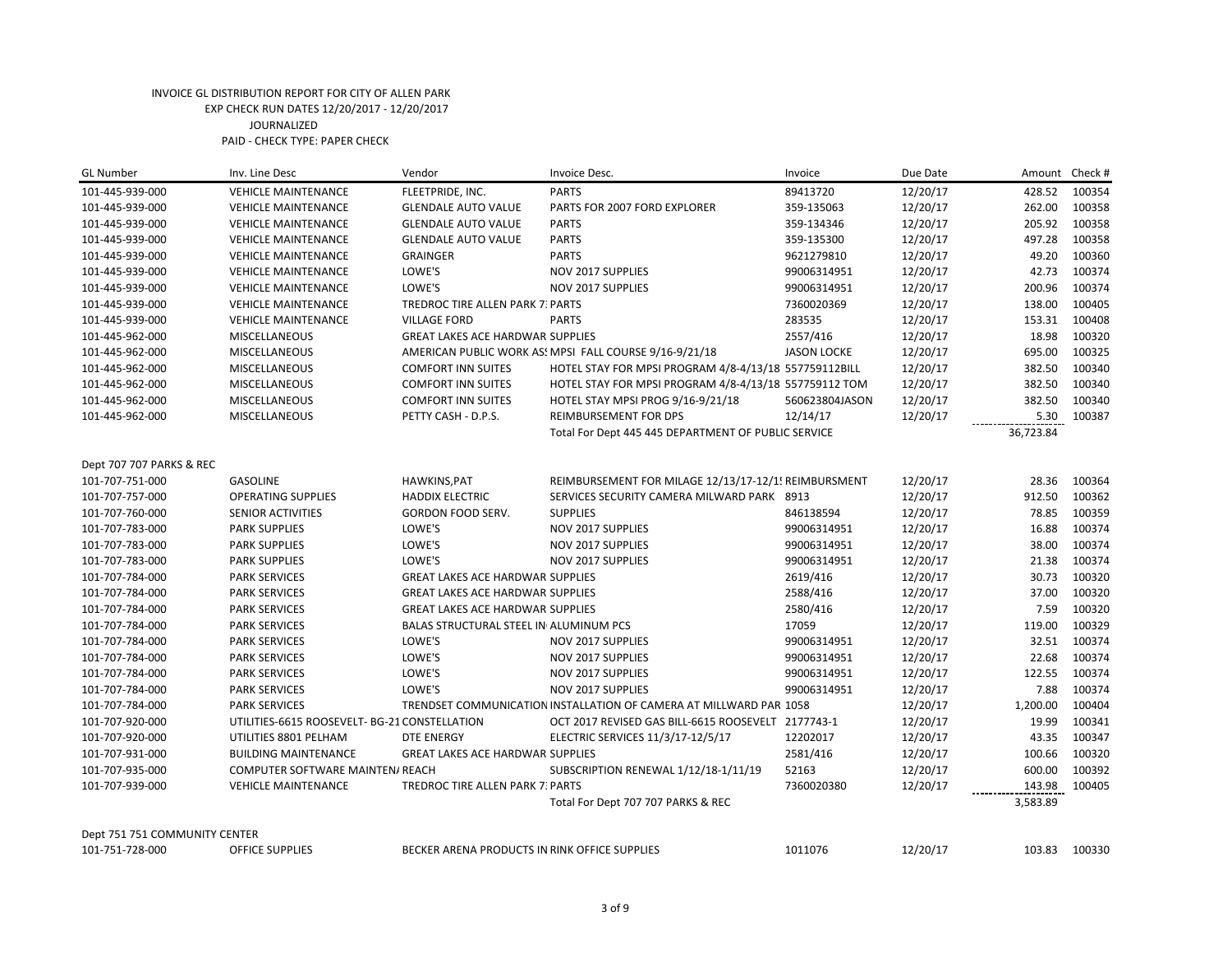| <b>GL Number</b>                | Inv. Line Desc                                                                    | Vendor                                  | Invoice Desc.                                              | Invoice      | Due Date | Amount        | Check # |
|---------------------------------|-----------------------------------------------------------------------------------|-----------------------------------------|------------------------------------------------------------|--------------|----------|---------------|---------|
| 101-751-757-000                 | <b>OPERATING SUPPLIES</b>                                                         | GORDON FOOD SERV.                       | <b>SUPPLIES</b>                                            | 846138594    | 12/20/17 | 83.52         | 100359  |
| 101-751-757-000                 | <b>OPERATING SUPPLIES</b>                                                         | GORDON FOOD SERV.                       | <b>SUPPLIES</b>                                            | 846138544    | 12/20/17 | 153.98        | 100359  |
| 101-751-757-000                 | <b>OPERATING SUPPLIES</b>                                                         | GORDON FOOD SERV.                       | <b>SUPPLIES</b>                                            | 917054140    | 12/20/17 | 128.78        | 100359  |
| 101-751-757-000                 | <b>OPERATING SUPPLIES</b>                                                         | PEPSI COLA                              | <b>SUPPLIES</b>                                            | 23241507     | 12/20/17 | 748.92        | 100386  |
| 101-751-757-000                 | <b>OPERATING SUPPLIES</b>                                                         | SYSCO DETROIT LLC                       | <b>SUPPLIES</b>                                            | 158684562    | 12/20/17 | 91.46         | 100403  |
| 101-751-816-000                 | PROF. SERV. - OTHER                                                               |                                         | JERRY COHEN ELITE LAB INC DEC 2017 COOLING WATER TREATMENT | 7465         | 12/20/17 | 200.00        | 100367  |
| 101-751-920-000                 | <b>UTILITIES</b>                                                                  | <b>ALLEN PARK WATER</b>                 | WATER COMM CTR 10/1/17-11/01/17                            | 401-WH158-00 | 12/20/17 | 1,929.75      | 100326  |
| 101-751-920-000                 | <b>UTILITIES</b>                                                                  | <b>DIRECTV</b>                          | SERVICES 12/6/17-1/7/18                                    | 33030427846  | 12/20/17 | 138.98        | 100345  |
| 101-751-931-000                 | <b>BUILDING MAINTENANCE</b>                                                       | <b>GREAT LAKES ACE HARDWAR SUPPLIES</b> |                                                            | 2568/416     | 12/20/17 | 12.81         | 100320  |
| 101-751-931-000                 | <b>BUILDING MAINTENANCE</b>                                                       | <b>GREAT LAKES ACE HARDWAR SUPPLIES</b> |                                                            | 2545/416     | 12/20/17 | 18.04         | 100320  |
| 101-751-931-000                 | <b>BUILDING MAINTENANCE</b>                                                       | <b>GREAT LAKES ACE HARDWAR SUPPLIES</b> |                                                            | 2613/416     | 12/20/17 | 18.98         | 100320  |
| 101-751-931-000                 | <b>BUILDING MAINTENANCE</b>                                                       | <b>GREAT LAKES ACE HARDWAR SUPPLIES</b> |                                                            | 2564/416     | 12/20/17 | 20.28         | 100320  |
| 101-751-931-000                 | <b>BUILDING MAINTENANCE</b>                                                       | <b>GREAT LAKES ACE HARDWAR SUPPLIES</b> |                                                            | 2563/416     | 12/20/17 | 35.21         | 100320  |
| 101-751-931-000                 | <b>BUILDING MAINTENANCE</b>                                                       | BECKER ARENA PRODUCTS IN SUPPLIES       |                                                            | 1011138      | 12/20/17 | 110.20        | 100331  |
| 101-751-931-000                 | <b>BUILDING MAINTENANCE</b>                                                       |                                         | FRANK TARNOWSKI PLUMBIN PARTS AND LABOR ON AP ICE ARENA    | $17-13$      | 12/20/17 | 1,700.00      | 100355  |
| 101-751-931-000                 | <b>BUILDING MAINTENANCE</b>                                                       | LOWE'S                                  | NOV 2017 SUPPLIES                                          | 99006314951  | 12/20/17 | 22.72         | 100374  |
| 101-751-931-000                 | <b>BUILDING MAINTENANCE</b>                                                       | LOWE'S                                  | NOV 2017 SUPPLIES                                          | 99006314951  | 12/20/17 | 5.68          | 100374  |
| 101-751-931-000                 | <b>BUILDING MAINTENANCE</b>                                                       | LOWE'S                                  | NOV 2017 SUPPLIES                                          | 99006314951  | 12/20/17 | 17.03         | 100374  |
| 101-751-931-000                 | <b>BUILDING MAINTENANCE</b>                                                       | LOWE'S                                  | NOV 2017 SUPPLIES                                          | 99006314951  | 12/20/17 | 45.34         | 100374  |
| 101-751-931-000                 | <b>BUILDING MAINTENANCE</b>                                                       | LOWE'S                                  | NOV 2017 SUPPLIES                                          | 99006314951  | 12/20/17 | 77.02         | 100374  |
| 101-751-931-000                 | <b>BUILDING MAINTENANCE</b>                                                       | LOWE'S                                  | <b>NOV 2017 SUPPLIES</b>                                   | 99006314951  | 12/20/17 | 39.58         | 100374  |
| 101-751-931-000                 | <b>BUILDING MAINTENANCE</b>                                                       | LOWE'S                                  | NOV 2017 SUPPLIES                                          | 99006314951  | 12/20/17 | 15.00         | 100374  |
| 101-751-931-000                 | <b>BUILDING MAINTENANCE</b>                                                       | NETWORK SERVICES COMPAI SUPPLIES        |                                                            | 6490968-00   | 12/20/17 | 274.70        | 100384  |
|                                 |                                                                                   |                                         | Total For Dept 751 751 COMMUNITY CENTER                    |              |          | 5,991.81      |         |
|                                 |                                                                                   |                                         |                                                            |              |          |               |         |
| Dept 803 HISTORICAL             |                                                                                   |                                         |                                                            |              |          |               |         |
| 101-803-701-000                 | UTILITIES- 15504 ENGLEWOOD                                                        | <b>DTE ENERGY</b>                       | ELECTRIC SERVICES 11/3/17-12/5/17                          | 12202017     | 12/20/17 | 43.15         | 100347  |
| 101-803-985-000                 | <b>CAPITAL OUTLAY</b>                                                             | LOWE'S                                  | NOV 2017 SUPPLIES                                          | 99006314951  | 12/20/17 | 485.81 100374 |         |
|                                 |                                                                                   |                                         | Total For Dept 803 HISTORICAL                              |              |          | 528.96        |         |
|                                 |                                                                                   |                                         |                                                            |              |          | 414,005.48    |         |
|                                 |                                                                                   |                                         | Total For Fund 101 GENERAL FUND                            |              |          |               |         |
| Fund 202 MAJOR STREET FUND      |                                                                                   |                                         |                                                            |              |          |               |         |
| Dept 475 475 TRAFFIC SERVICES   |                                                                                   |                                         |                                                            |              |          |               |         |
| 202-475-703-050                 | INTERFUND LABOR/EQUIP - TRAFF WAYNE COUNTY - ACCTS. RECTRAFFIC SIGNAL MAINT 10/17 |                                         |                                                            | 292795       | 12/20/17 | 714.15        | 100412  |
|                                 |                                                                                   |                                         | Total For Dept 475 475 TRAFFIC SERVICES                    |              |          | 714.15        |         |
|                                 |                                                                                   |                                         |                                                            |              |          |               |         |
| Dept 479 PRESERVATION - STREETS |                                                                                   |                                         |                                                            |              |          |               |         |
| 202-479-820-000                 | <b>ENGINEERING</b>                                                                | C.E. RAINES COMPANY                     | JOB AP-52M 2017 STREET SECTIONING MAJOR 14742              |              | 12/20/17 | 5,604.00      | 100336  |
| 202-479-820-000                 | <b>ENGINEERING</b>                                                                | C.E. RAINES COMPANY                     | JOB AP-41 SURVEYING SER ENTERPRISE DR REC 14738            |              | 12/20/17 | 400.00        | 100336  |
| 202-479-820-000                 | ENGINEERING                                                                       | C.E. RAINES COMPANY                     | JOB AP-48 2017 ROAD STRIPING                               | 14739        | 12/20/17 | 1,323.00      | 100336  |
|                                 |                                                                                   |                                         | Total For Dept 479 PRESERVATION - STREETS                  |              |          | 7,327.00      |         |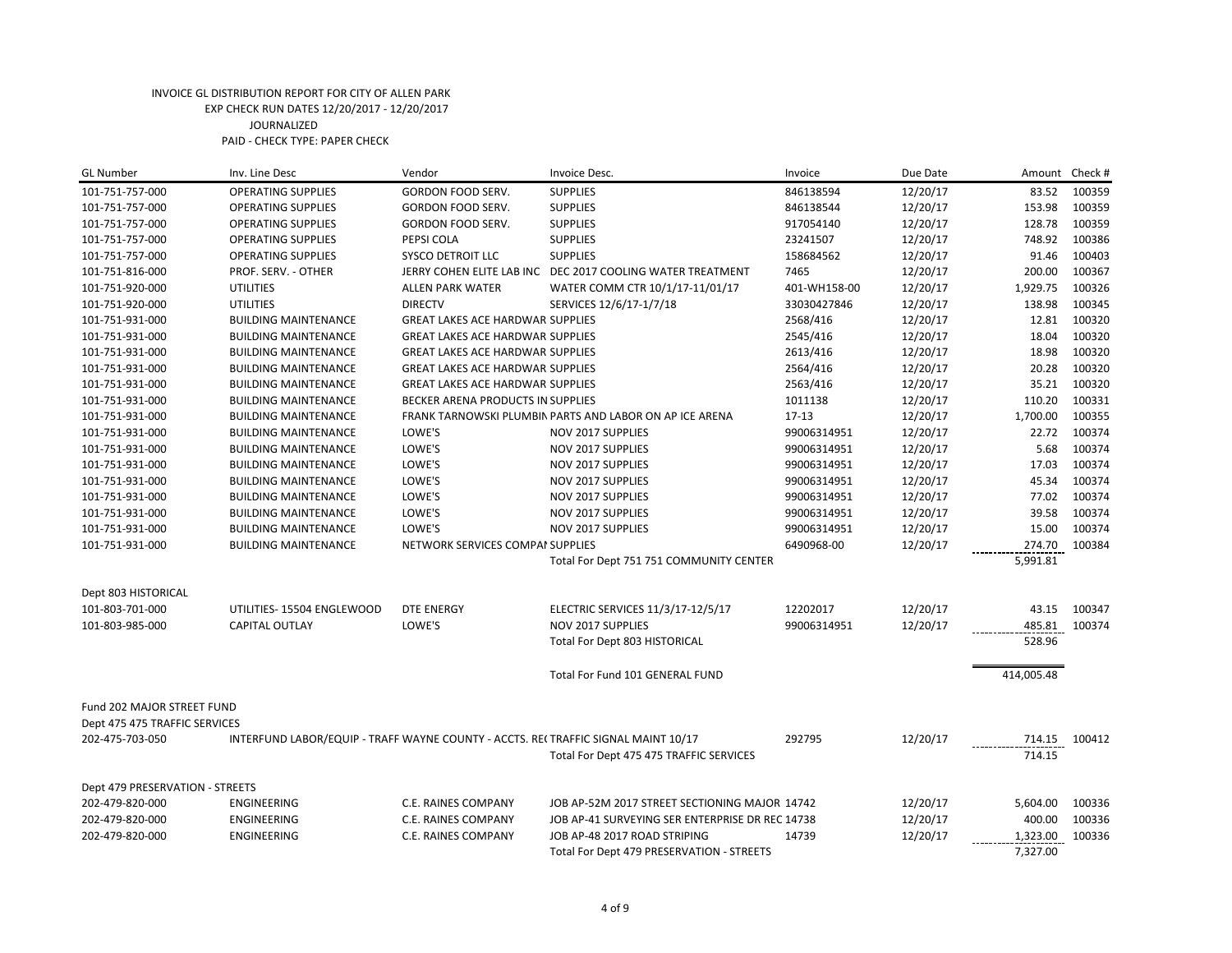| <b>GL Number</b>                  | Inv. Line Desc                                                                | Vendor                     | Invoice Desc.                                                                                  | Invoice            | Due Date |                  | Amount Check # |
|-----------------------------------|-------------------------------------------------------------------------------|----------------------------|------------------------------------------------------------------------------------------------|--------------------|----------|------------------|----------------|
|                                   |                                                                               |                            | Total For Fund 202 MAJOR STREET FUND                                                           |                    |          | 8,041.15         |                |
| Fund 203 LOCAL STREET FUND        |                                                                               |                            |                                                                                                |                    |          |                  |                |
| Dept 475 475 TRAFFIC SERVICES     |                                                                               |                            |                                                                                                |                    |          |                  |                |
| 203-475-757-000                   | <b>OPERATING SUPPLIES</b>                                                     | LOCKE, JASON               | REIMBURSEMENT FOR IMSA MEMBERSHIP REN REIMBURSEMENT<br>Total For Dept 475 475 TRAFFIC SERVICES |                    | 12/20/17 | 100.00<br>100.00 | 100373         |
| Dept 483 ADMINISTRATION - STREETS |                                                                               |                            |                                                                                                |                    |          |                  |                |
| 203-483-820-000                   | <b>ENGINEERING</b>                                                            | C.E. RAINES COMPANY        | JOB AP-35 2017 PAVING RD PROJECTS                                                              | 14737              | 12/20/17 | 1,694.00         | 100336         |
| 203-483-820-000                   | <b>ENGINEERING</b>                                                            | C.E. RAINES COMPANY        | JOB AP-52 2017 STREET SECTIONING                                                               | 14741              | 12/20/17 | 16,278.50        | 100336         |
|                                   |                                                                               |                            | Total For Dept 483 ADMINISTRATION - STREETS                                                    |                    |          | 17,972.50        |                |
|                                   |                                                                               |                            | Total For Fund 203 LOCAL STREET FUND                                                           |                    |          | 18,072.50        |                |
| Fund 226 RUBBISH FUND             |                                                                               |                            |                                                                                                |                    |          |                  |                |
| Dept 450 450 RUBBISH              |                                                                               |                            |                                                                                                |                    |          |                  |                |
| 226-450-817-000                   | <b>WASTE DISPOSAL</b>                                                         |                            | ADVANCED DISPOSAL SERVIC DEC 2017 DISPOSAL SERVICES                                            | V30001479565       | 12/20/17 | 135,349.39       | 100324         |
| 226-450-819-000                   | <b>WASTE DISPOSAL</b>                                                         | RIVERVIEW, CITY OF         | OCT 2017 RECYCLED WOOD DISPOSAL                                                                | 80634              | 12/20/17 | 288.54           | 100395         |
|                                   |                                                                               |                            | Total For Dept 450 450 RUBBISH                                                                 |                    |          | 135,637.93       |                |
|                                   |                                                                               |                            | Total For Fund 226 RUBBISH FUND                                                                |                    |          | 135,637.93       |                |
| Fund 249 BUILDING FUND            |                                                                               |                            |                                                                                                |                    |          |                  |                |
| Dept 000                          |                                                                               |                            |                                                                                                |                    |          |                  |                |
| 249-000-607-000                   | FEES REVENUE 142.00-15% =                                                     |                            | ACE & SONS INSULATION INC REFUND ON CANCELLED PERMIT PB171554                                  | <b>REFUND</b>      | 12/20/17 | 120.70           | 100323         |
|                                   |                                                                               |                            | Total For Dept 000                                                                             |                    |          | 120.70           |                |
| Dept 371 371 BUILDING DEPARTMENT  |                                                                               |                            |                                                                                                |                    |          |                  |                |
| 249-371-722-100                   | RETIREMENT CONTRIBUTION- DB I PNC INSTITUTIONAL INV.-BAF PENSION CONTRIBUTION |                            |                                                                                                | <b>DEC 2017</b>    | 12/20/17 | 5,150.00         | 100389         |
| 249-371-821-000                   | <b>MECHANICAL INSPECTIONS</b>                                                 | CARNILL, STEVE             | <b>NOV 2017 MECHANICAL INSPECTIONS</b>                                                         | <b>NOV 2017</b>    | 12/20/17 | 1,335.60         | 100335         |
| 249-371-821-000                   | MECHANICAL INSPECTIONS                                                        |                            | MECHANICAL SAFETY & CON: NOV 2017 INSPECTIONS                                                  | <b>INSPECTIONS</b> | 12/20/17 | 280.00           | 100376         |
| 249-371-822-000                   | PLUMBING INSPECTIONS                                                          | HALASH, JEROME             | NOV 2017 PLUMBING INSPECTIONS                                                                  | <b>INSPECTIONS</b> | 12/20/17 | 681.80           | 100363         |
| 249-371-853-000                   | TELEPHONE-DAVE BOOMER                                                         | <b>VERIZON WIRELESS</b>    | PHONE SERVICES 11/2/17-12/1/17                                                                 | 9797183283         | 12/20/17 | 50.13            | 100406         |
| 249-371-853-000                   | TELEPHONE- KEN SIMERLY                                                        | <b>VERIZON WIRELESS</b>    | PHONE SERVICES 11/2/17-12/1/17                                                                 | 9797183283         | 12/20/17 | 27.88            | 100406         |
|                                   |                                                                               |                            | Total For Dept 371 371 BUILDING DEPARTMENT                                                     |                    |          | 7,525.41         |                |
|                                   |                                                                               |                            | Total For Fund 249 BUILDING FUND                                                               |                    |          | 7,646.11         |                |
| Fund 266 DRUG FORFEITURE - STATE  |                                                                               |                            |                                                                                                |                    |          |                  |                |
| Dept 000<br>266-000-939-000       | <b>VEHICLE MAINTENANCE</b>                                                    | <b>GLENDALE AUTO VALUE</b> | <b>PARTS</b>                                                                                   | 359-135412         | 12/20/17 | 75.80            | 100358         |
|                                   |                                                                               |                            |                                                                                                |                    |          |                  |                |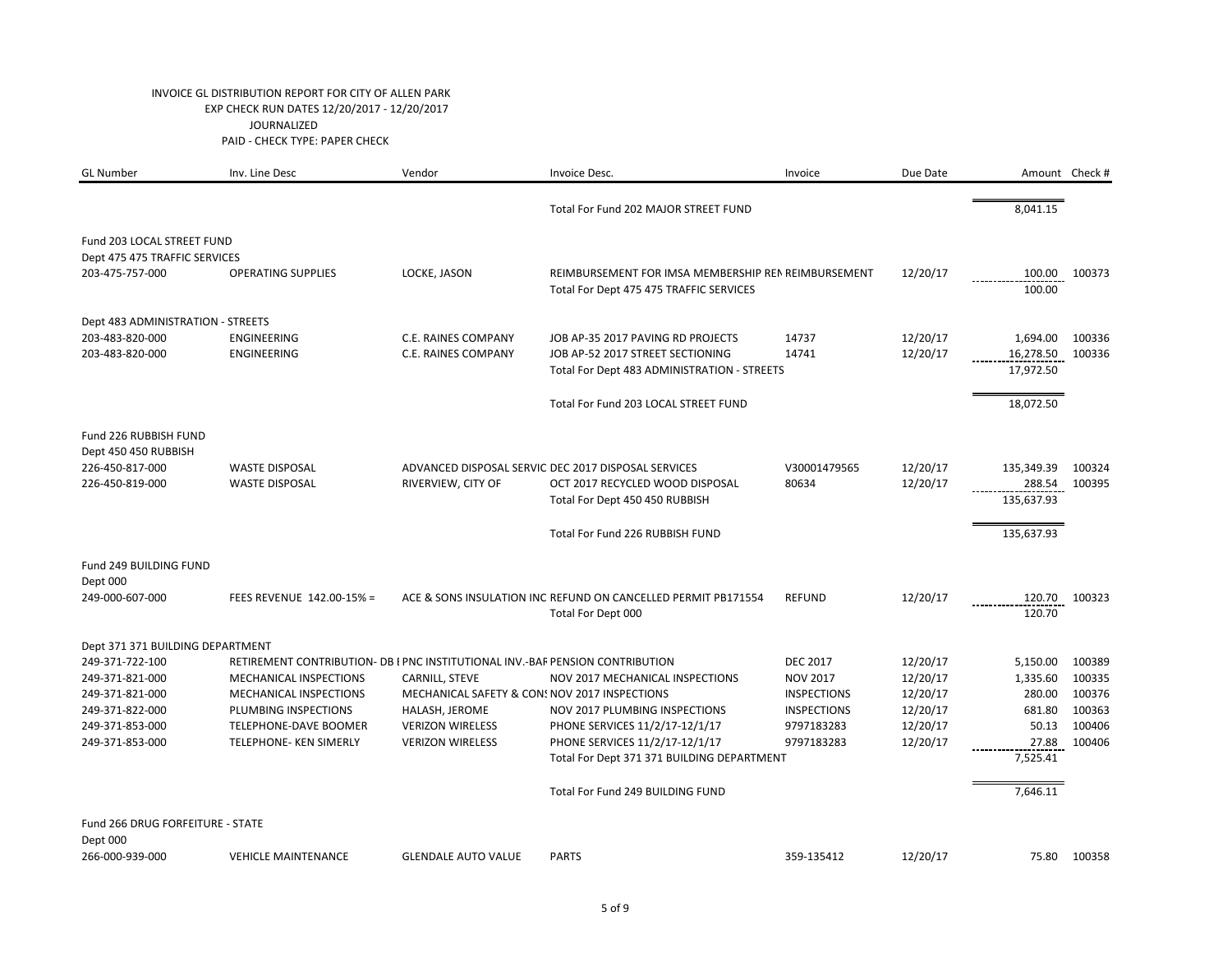| <b>GL Number</b>                   | Inv. Line Desc                                   | Vendor                                  | Invoice Desc.                                        | Invoice             | Due Date |            | Amount Check # |
|------------------------------------|--------------------------------------------------|-----------------------------------------|------------------------------------------------------|---------------------|----------|------------|----------------|
|                                    |                                                  |                                         | Total For Dept 000                                   |                     |          | 75.80      |                |
|                                    |                                                  |                                         | Total For Fund 266 DRUG FORFEITURE - STATE           |                     |          | 75.80      |                |
| Fund 271 LIBRARY<br>Dept 000       |                                                  |                                         |                                                      |                     |          |            |                |
| 271-000-931-000                    | <b>BUILDING MAINTENANCE</b>                      | <b>GULLIVER, JERRY</b>                  | SNOW REMOVAL SERVICES FROM LIBRARY                   | $12 - 1$            | 12/20/17 | 90.00      | 100361         |
| 271-000-931-000                    | <b>BUILDING MAINTENANCE</b>                      | <b>GULLIVER, JERRY</b>                  | SNOW REMOVAL SERVICES FROM LIBRARY                   | $12 - 2$            | 12/20/17 | 90.00      | 100361         |
| 271-000-931-000                    | <b>BUILDING MAINTENANCE</b>                      | <b>GULLIVER, JERRY</b>                  | SNOW REMOVAL SERVICES FROM LIBRARY                   | $12-3$              | 12/20/17 | 90.00      | 100361         |
|                                    |                                                  |                                         | Total For Dept 000                                   |                     |          | 270.00     |                |
|                                    |                                                  |                                         | <b>Total For Fund 271 LIBRARY</b>                    |                     |          | 270.00     |                |
| Fund 592 WATER & SEWER<br>Dept 000 |                                                  |                                         |                                                      |                     |          |            |                |
| 592-000-275-000                    | 5/8 READY TO SERVE                               | TAYLOR, GUY & JOANNE                    | UB refund for account: 780-PH192-21                  | 12/11/2017          | 12/20/17 | 402.44     | 100381         |
| 592-000-275-000                    | 10-WATER                                         | <b>DANNY MOORE</b>                      | <b>OVERPMT MADE BY PREVIOUS OWNER</b>                | <b>REFUND</b>       | 12/20/17 | 783.00     | 100382         |
|                                    |                                                  |                                         | Total For Dept 000                                   |                     |          | 1,185.44   |                |
| Dept 600 WATER                     |                                                  |                                         |                                                      |                     |          |            |                |
| 592-600-745-400                    | <b>METER MAINTENANCE</b>                         | <b>ETNA SUPPLY COMPANY</b>              | PARTS HIGH LOW TESTING                               | S102438201.001      | 12/20/17 | 159.92     | 100353         |
| 592-600-748-000                    | <b>HYDRANT MAINTENANCE</b>                       | EJ USA, INC                             | MATERIAL                                             | 110170106596        | 12/20/17 | 7,777.32   | 100351         |
| 592-600-748-000                    | <b>HYDRANT MAINTENANCE</b>                       | PETTY CASH - WATER                      | REIMBURSE WATER DEPT                                 | 12/14/17            | 12/20/17 | 6.29       | 100388         |
| 592-600-873-000                    | <b>MAIN MAINTENANCE</b>                          | <b>GREAT LAKES ACE HARDWAR SUPPLIES</b> |                                                      | 2615/416            | 12/20/17 | 24.68      | 100320         |
| 592-600-873-000                    | <b>MAIN MAINTENANCE</b>                          |                                         | JOHN D. OSBORNE TRUCKING MATERIALS WATER DEPT        | 089083              | 12/20/17 | 728.30     | 100368         |
| 592-600-873-000                    | <b>MAIN MAINTENANCE</b>                          | MISS DIG SYSTEM, INC.                   | 2018 ANNUAL MEMBERSHIP FEE WATER & SEV 20180615      |                     | 12/20/17 | 1,206.73   | 100383         |
| 592-600-926-050                    | PURCHASED WATER                                  |                                         | GREAT LAKES WATER AUTHO OCT 2017 WHOLESALE WATER     | <b>OCTWHOLESALE</b> | 12/20/17 | 193,930.26 | 100343         |
| 592-600-978-004                    | <b>CROSS CONNECTION PROGRAM</b>                  | HYDRO DESIGNS, INC.                     | NOV 2017 INSPECTION & REPORTING SERVICES 0045178-IN  |                     | 12/20/17 | 1,935.00   | 100365         |
| 592-600-985-000                    | CAPITAL OUTLAY MATT JOHNSON BUCCILLI GROUP, LLC  |                                         | INSPECTIONG SERVICES 11/14-11/17/17                  | 2609                | 12/20/17 | 1,242.00   | 100334         |
| 592-600-985-000                    | CAPITAL OUTLAY- BRAD WOOD                        | <b>BUCCILLI GROUP, LLC</b>              | INSPECTIONG SERVICES 11/14-11/17/17                  | 2609                | 12/20/17 | 432.00     | 100334         |
| 592-600-985-000                    | CAPITAL OUTLAY- MATT JOHNSON BUCCILLI GROUP, LLC |                                         | INSPECTION SERVICES 11/20/17-11/21/17                | 2624                | 12/20/17 | 756.00     | 100334         |
| 592-600-985-000                    | CAPITAL OUTLAY- MATT JOHNSON BUCCILLI GROUP, LLC |                                         | INSPECTION SERVICES 12/1/17                          | 2626                | 12/20/17 | 324.00     | 100334         |
| 592-600-985-000                    | <b>CAPITAL OUTLAY</b>                            | LIQUI-FORCE SERV.                       | SERVICES LEET ST WATER MAIN                          | <b>US 2465</b>      | 12/20/17 | 66,500.00  | 100372         |
|                                    |                                                  |                                         | Total For Dept 600 WATER                             |                     |          | 275,022.50 |                |
| Dept 601 601 SEWER                 |                                                  |                                         |                                                      |                     |          |            |                |
| 592-601-712-000                    | CLOTHING, CLEANING & TECH SKILI STEWART JOSHUA   |                                         | REIMBURSEMENT ON STEEL TOE SAFETY BOOT REIMBURSEMENT |                     | 12/20/17 | 127.19     | 100402         |
| 592-601-907-300                    |                                                  |                                         | DEC 2017 FIXED EXCESS                                | 292642              | 12/20/17 | 56,107.00  | 100411         |
| 592-601-920-000                    | UTILITIES SENSUS POLE- 16850 SOI DTE ENERGY      |                                         | ELECTRIC SERVICES 11/3/17-12/5/17                    | 12202017            | 12/20/17 | 55.85      | 100347         |
| 592-601-920-000                    | UTILITIES 4230 LAURENCE                          | DTE ENERGY                              | ELECTRIC SERVICES 11/3/17-12/5/17                    | 12202017            | 12/20/17 | 103.40     | 100347         |
| 592-601-920-000                    | UTILITIES 4245 ALLEN RD                          | DTE ENERGY                              | ELECTRIC SERVICES 11/3/17-12/5/17                    | 12202017            | 12/20/17 | 219.81     | 100347         |
| 592-601-920-000                    | UTILITIES 4245 ALLEN RD                          | DTE ENERGY                              | ELECTRIC SERVICES 11/3/17-12/5/17                    | 12202017            | 12/20/17 | 1,126.94   | 100347         |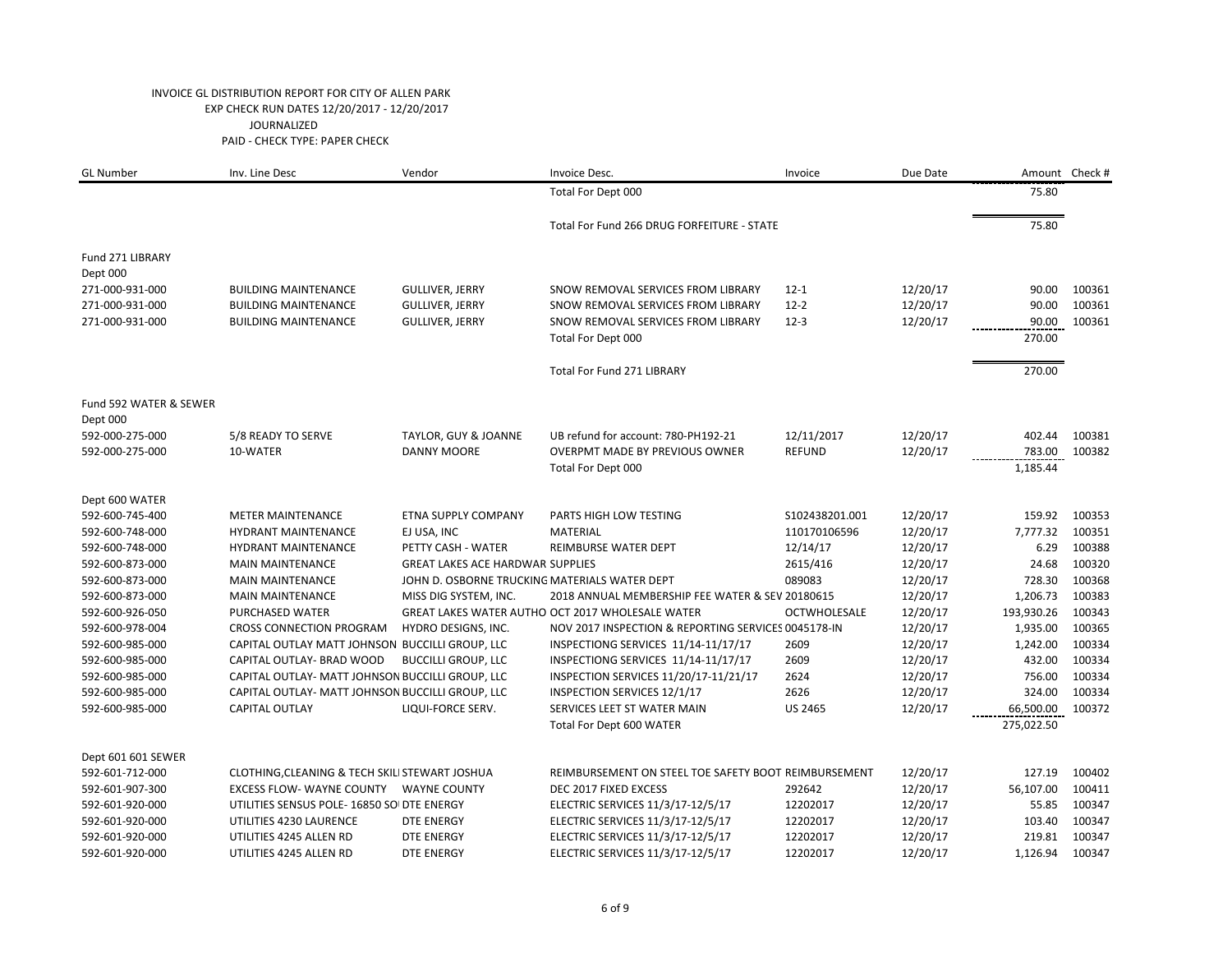| <b>GL Number</b>   | Inv. Line Desc                                 | Vendor                                             | Invoice Desc.                                            | Invoice             | Due Date | Amount     | Check # |
|--------------------|------------------------------------------------|----------------------------------------------------|----------------------------------------------------------|---------------------|----------|------------|---------|
| 592-601-920-000    | UTILITIES 4800 ENTERPRISE                      | <b>DTE ENERGY</b>                                  | ELECTRIC SERVICES 11/3/17-12/5/17                        | 12202017            | 12/20/17 | 2,245.36   | 100347  |
| 592-601-920-000    | UTILITIES 5020 QUANDT                          | <b>DTE ENERGY</b>                                  | ELECTRIC SERVICES 11/3/17-12/5/17                        | 12202017            | 12/20/17 | 56.09      | 100347  |
| 592-601-920-000    | UTILITIES- 17501 OAKWOOD                       | <b>DTE ENERGY</b>                                  | ELECTRIC SERVICES 11/3/17-12/5/17                        | 12202017            | 12/20/17 | 59.62      | 100347  |
| 592-601-923-000    | PROFESSIONAL SERVICES                          | RITTER GIS INC                                     | GIS WATER SEWER SERVICES SEPT THRU NOV 2 2017-0239       |                     | 12/20/17 | 4,840.00   | 100394  |
| 592-601-927-050    | SEWAGE DISPOSAL-DETROIT                        |                                                    | GREAT LAKES WATER AUTHO NOV 2017 SEWAGE CHARGES          | <b>NOVSEWAGE</b>    | 12/20/17 | 64,300.00  | 100344  |
| 592-601-927-050    | SEWAGE DISPOSAL-DETROIT                        | <b>WAYNE COUNTY</b>                                | OCT 2017 SEWAGE CHARGES                                  | OCTSEWAGE           | 12/20/17 | 59,290.24  | 100410  |
| 592-601-927-060    | SEWAGE DISPOSAL- WAYNE COUN DUWA               |                                                    | OCT 2017 1% ASSESSMENT                                   | <b>OCTSEWAGE</b>    | 12/20/17 | 592.90     | 100350  |
| 592-601-927-100    | DETROIT POLLUTANTS                             |                                                    | GREAT LAKES WATER AUTHO OCT 2017 POLLUTANT SURCHAGES     | <b>OCTPOLLUTANT</b> | 12/20/17 | 413.50     | 100342  |
| 592-601-930-000    | <b>SEWER MAINTENANCE</b>                       | <b>GREAT LAKES ACE HARDWAR SUPPLIES</b>            |                                                          | 2532/416            | 12/20/17 | 6.64       | 100320  |
| 592-601-930-000    | <b>SEWER MAINTENANCE</b>                       | <b>BRONER</b>                                      | CREDIT FROM INV 241492                                   | 241715              | 12/20/17 | (19.20)    | 100333  |
| 592-601-930-000    | <b>SEWER MAINTENANCE</b>                       | <b>BRONER</b>                                      | <b>PARTS</b>                                             | 241600              | 12/20/17 | 102.31     | 100333  |
| 592-601-930-000    | SEWER MAINTENANCE BRAD WOC BUCCILLI GROUP, LLC |                                                    | INSPECTION SERVICES 11/28/17                             | 2627                | 12/20/17 | 432.00     | 100334  |
| 592-601-930-000    | <b>SEWER MAINTENANCE</b>                       | J & B MEDICAL SUPPLY, INC. SUPPLIES FOR WATER DEPT |                                                          | 4068163             | 12/20/17 | 89.00      | 100366  |
| 592-601-930-000    | <b>SEWER MAINTENANCE</b>                       | LINCOLN PARK, CITY OF                              | <b>C&amp;C INSTRUMENTATION 50%</b>                       | 0000008504          | 12/20/17 | 1,389.50   | 100371  |
| 592-601-930-000    | <b>SEWER MAINTENANCE</b>                       | PETTY CASH - WATER                                 | REIMBURSE WATER DEPT                                     | 12/14/17            | 12/20/17 | 18.19      | 100388  |
| 592-601-930-000    | <b>SEWER MAINTENANCE</b>                       | MICHIGAN BUSINESS & AUCT POSTAGE                   |                                                          | 82058               | 12/20/17 | 15.15      | 100390  |
| 592-601-951-000    | <b>ENGINEERING CONSULTANTS</b>                 | C.E. RAINES COMPANY                                | JOB AP-01 GENERAL PROJECTS                               | 14732               | 12/20/17 | 1,494.00   | 100336  |
| 592-601-962-000    | <b>MISCELLANEOUS</b>                           | PETTY CASH - WATER                                 | REIMBURSE WATER DEPT                                     | 12/14/17            | 12/20/17 | 9.73       | 100388  |
| 592-601-986-000    | CAPITAL OUTLAY-SEWERS                          | LIQUI-FORCE SERV.                                  | <b>OSAGE EXCAVATION</b>                                  | <b>US 2464</b>      | 12/20/17 | 37,270.00  | 100372  |
| 592-601-986-000    | CAPITAL OUTLAY-SEWERS                          | LIQUI-FORCE SERV.                                  | <b>QUANDT CIPP LINING</b>                                | <b>US 2447</b>      | 12/20/17 | 24,125.00  | 100372  |
| 592-601-986-000    | CAPITAL OUTLAY-SEWERS                          |                                                    | WADE-TRIM/ASSOCIATES, IN(PROF SERVICES 10/30/17-11/25/17 | 7002982             | 12/20/17 | 25,440.36  | 100409  |
|                    |                                                |                                                    | Total For Dept 601 601 SEWER                             |                     |          | 279,910.58 |         |
|                    |                                                |                                                    |                                                          |                     |          |            |         |
| Dept 603 603 BASIN |                                                |                                                    |                                                          |                     |          |            |         |
| 592-603-853-000    | TELEPHONE-JOE MEEKINS                          | <b>VERIZON WIRELESS</b>                            | PHONE SERVICES 11/2/17-12/1/17                           | 9797183283          | 12/20/17 | 50.13      | 100406  |
| 592-603-853-000    | TELEPHONE- MARK GIRARD                         | <b>VERIZON WIRELESS</b>                            | PHONE SERVICES 11/2/17-12/1/17                           | 9797183283          | 12/20/17 | 50.13      | 100406  |
| 592-603-853-000    | TELEPHONE-TOM MURRAY                           | <b>VERIZON WIRELESS</b>                            | PHONE SERVICES 11/2/17-12/1/17                           | 9797183283          | 12/20/17 | 60.69      | 100406  |
| 592-603-853-000    | TELEPHONE- MATT DOHRING                        | <b>VERIZON WIRELESS</b>                            | PHONE SERVICES 11/2/17-12/1/17                           | 9797183283          | 12/20/17 | 60.69      | 100406  |
| 592-603-853-000    | TELEPHONE- BILL MINER                          | <b>VERIZON WIRELESS</b>                            | PHONE SERVICES 11/2/17-12/1/17                           | 9797183283          | 12/20/17 | 60.69      | 100406  |
| 592-603-853-000    | TELEPHONE-JUSTIN DANOSK                        | <b>VERIZON WIRELESS</b>                            | PHONE SERVICES 11/2/17-12/1/17                           | 9797183283          | 12/20/17 | 50.69      | 100406  |
| 592-603-853-000    | TELEPHONE-TRANSPORTATION ON VERIZON WIRELESS   |                                                    | PHONE SERVICES 11/2/17-12/1/17                           | 9797183283          | 12/20/17 | 45.81      | 100406  |
| 592-603-853-000    | TELEPHONE-TRANSPORTATION TV VERIZON WIRELESS   |                                                    | PHONE SERVICES 11/2/17-12/1/17                           | 9797183283          | 12/20/17 | 16.60      | 100406  |
| 592-603-853-000    | TELEPHONE- TRANSPORTATION TI VERIZON WIRELESS  |                                                    | PHONE SERVICES 11/2/17-12/1/17                           | 9797183283          | 12/20/17 | 16.60      | 100406  |
| 592-603-853-000    | TELEPHONE- NEW DPW TWO                         | <b>VERIZON WIRELESS</b>                            | PHONE SERVICES 11/2/17-12/1/17                           | 9797183283          | 12/20/17 | 50.69      | 100406  |
| 592-603-853-000    | TELEPHONE- METER MECHANIC                      | <b>VERIZON WIRELESS</b>                            | PHONE SERVICES 11/2/17-12/1/17                           | 9797183283          | 12/20/17 | 50.13      | 100406  |
| 592-603-853-000    | TELEPHONE- ON CALL WATER                       | <b>VERIZON WIRELESS</b>                            | PHONE SERVICES 11/2/17-12/1/17                           | 9797183283          | 12/20/17 | 27.88      | 100406  |
| 592-603-920-000    | UTILITIES 1840 DIX RD                          | <b>DTE ENERGY</b>                                  | ELECTRIC SERVICES 11/3/17-12/5/17                        | 12202017            | 12/20/17 | 66.04      | 100347  |
| 592-603-920-000    | UTILITIES 8245 VINE                            | <b>DTE ENERGY</b>                                  | ELECTRIC SERVICES 11/3/17-12/5/17                        | 12202017            | 12/20/17 | 31.80      | 100347  |
| 592-603-920-000    | UTILITIES 14500 MORAN                          | DTE ENERGY                                         | ELECTRIC SERVICES 11/3/17-12/5/17                        | 12202017            | 12/20/17 | 3,945.21   | 100347  |
| 592-603-931-000    | <b>BUILDING MAINTENANCE</b>                    | MILLER BOLDT INC                                   | MATERIAL FOR RETENTION BASIN                             | S1627-4             | 12/20/17 | 876.98     | 100380  |
| 592-603-931-000    | <b>BUILDING MAINTENANCE</b>                    | PETTY CASH - WATER                                 | <b>REIMBURSE WATER DEPT</b>                              | 12/14/17            | 12/20/17 | 5.30       | 100388  |
| 592-603-934-000    | <b>EQUIPMENT MAINTENANCE</b>                   | <b>GREAT LAKES ACE HARDWAR SUPPLIES</b>            |                                                          | 2539/416            | 12/20/17 | 40.83      | 100320  |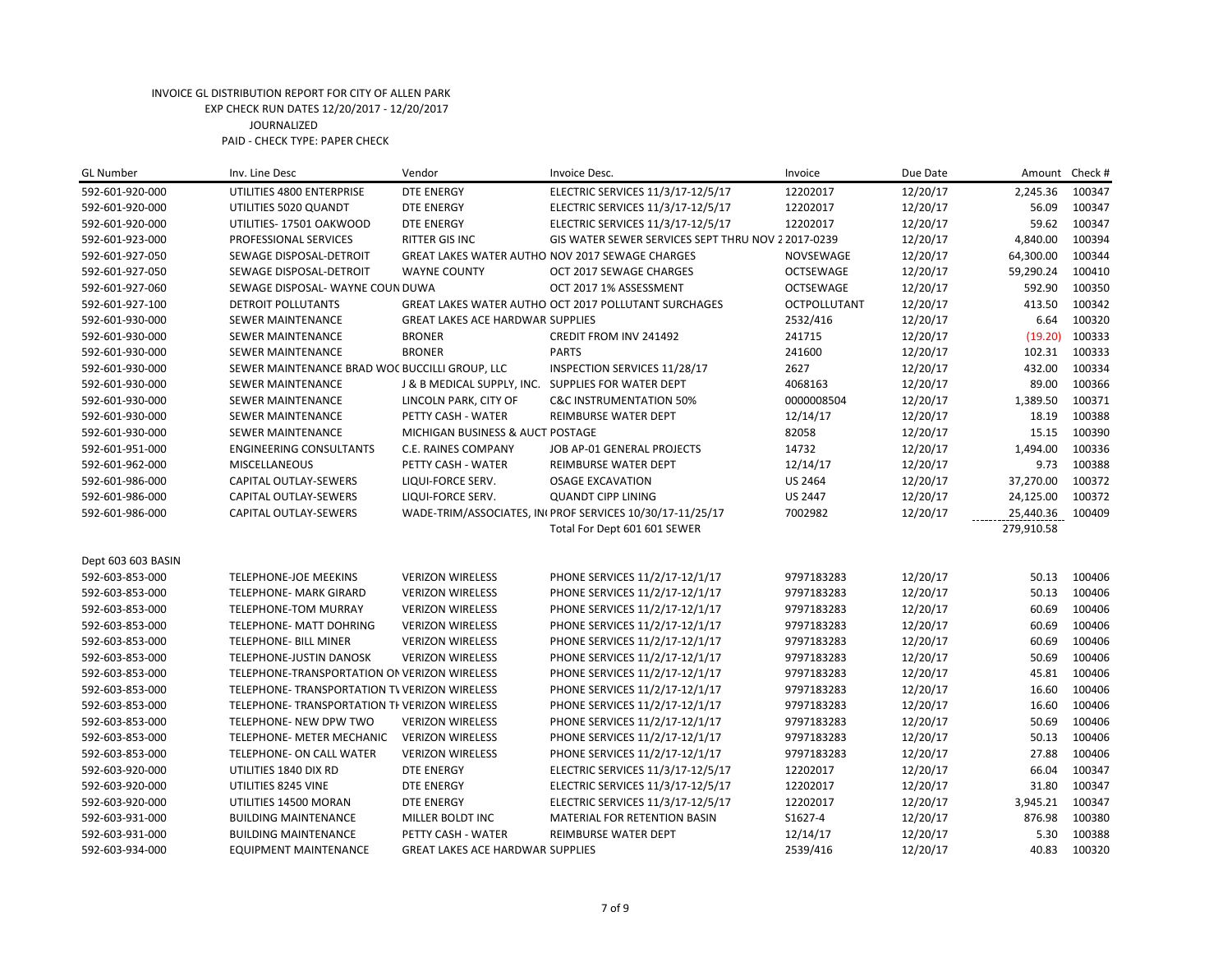| <b>GL Number</b>                                | Inv. Line Desc                                                               | Vendor                                  | Invoice Desc.                                                          | Invoice         | Due Date |            | Amount Check # |
|-------------------------------------------------|------------------------------------------------------------------------------|-----------------------------------------|------------------------------------------------------------------------|-----------------|----------|------------|----------------|
| 592-603-934-000                                 | <b>EQUIPMENT MAINTENANCE</b>                                                 | LOWE'S                                  | NOV 2017 SUPPLIES                                                      | 99006314951     | 12/20/17 | 221.59     | 100374         |
| 592-603-934-000                                 | <b>EQUIPMENT MAINTENANCE</b>                                                 |                                         | WADE-TRIM/ASSOCIATES, IN(PROF SERVICES THRU 10/29/17                   | 7002929         | 12/20/17 | 4,010.23   | 100409         |
| 592-603-939-000                                 | <b>VEHICLE MAINTENANCE</b>                                                   | <b>GREAT LAKES ACE HARDWAR SUPPLIES</b> |                                                                        | 2534/416        | 12/20/17 | 18.04      | 100320         |
| 592-603-939-000                                 | <b>VEHICLE MAINTENANCE</b>                                                   | <b>VILLAGE FORD</b>                     | <b>PARTS</b>                                                           | 283661          | 12/20/17 | 47.83      | 100408         |
|                                                 |                                                                              |                                         | Total For Dept 603 603 BASIN                                           |                 |          | 9,804.58   |                |
| Dept 604 ADMINISTRATION/DEBT                    |                                                                              |                                         |                                                                        |                 |          |            |                |
| 592-604-722-100                                 | RETIREMENT CONTRIBUTION - W8 PNC INSTITUTIONAL INV.-BAF PENSION CONTRIBUTION |                                         |                                                                        | <b>DEC 2017</b> | 12/20/17 | 18,237.00  | 100389         |
| 592-604-820-000                                 | <b>ENGINEERING</b>                                                           | <b>C.E. RAINES COMPANY</b>              | JOB AP-24 2016 WATER MAIN REPLACEMENT                                  | 14734           | 12/20/17 | 322.00     | 100336         |
| 592-604-820-000                                 | <b>ENGINEERING</b>                                                           | <b>C.E. RAINES COMPANY</b>              | JOB AP-56 GLWA WASTEWATER COMMITTEE I 14744                            |                 | 12/20/17 | 1,450.00   | 100336         |
| 592-604-820-000                                 | <b>ENGINEERING</b>                                                           | <b>C.E. RAINES COMPANY</b>              | JOB AP-51 2017 UTILITY REPAIRS                                         | 14740           | 12/20/17 | 800.00     | 100336         |
|                                                 |                                                                              |                                         | Total For Dept 604 ADMINISTRATION/DEBT                                 |                 |          | 20,809.00  |                |
|                                                 |                                                                              |                                         | Total For Fund 592 WATER & SEWER                                       |                 |          | 586,732.10 |                |
| Fund 701 TRUST AND AGENCY                       |                                                                              |                                         |                                                                        |                 |          |            |                |
| Dept 000                                        |                                                                              |                                         |                                                                        |                 |          |            |                |
| 701-000-242-000                                 | <b>CITY FESTIVITIES ESCROW</b>                                               |                                         | MICHIGAN GENERATOR SERV GENERATOR RENTAL SERVICES 9/29 & 9/30/17 25585 |                 | 12/20/17 | 400.00     | 100379         |
| 701-000-245-000                                 | PARKS & RECREATION ESCROW                                                    | RICHARDSON, MORGAN                      | <b>REFUND FROM YOUTH BASKETBALL</b>                                    | <b>REFUND</b>   | 12/20/17 | 50.00      | 100393         |
| 701-000-246-500                                 | <b>ENGINEERING ESCROW</b>                                                    | C.E. RAINES COMPANY                     | JOB AP-01 GENERAL PROJECTS                                             | 14732           | 12/20/17 | 1,185.00   | 100336         |
| 701-000-246-500                                 | <b>ENGINEERING ESCROW</b>                                                    | C.E. RAINES COMPANY                     | JOB AP-34 DTE DIRECTIONAL DRILLING                                     | 14736           | 12/20/17 | 560.00     | 100336         |
| 701-000-246-500                                 | <b>ENGINEERING ESCROW</b>                                                    | C.E. RAINES COMPANY                     | JOB AP-60 ROLLING RD WIND TUNNEL                                       | 14745           | 12/20/17 | 2,361.00   | 100336         |
| 701-000-246-500                                 | <b>ENGINEERING ESCROW</b>                                                    | C.E. RAINES COMPANY                     | JOB AP-54 VORAN FUNERAL HOME                                           | 14743           | 12/20/17 | 1,674.00   | 100336         |
| 701-000-246-500                                 | <b>ENGINEERING ESCROW</b>                                                    | C.E. RAINES COMPANY                     | JOB AP-66 MAIN REPLACEMENT                                             | 14748           | 12/20/17 | 441.00     | 100336         |
| 701-000-246-500                                 | <b>ENGINEERING ESCROW</b>                                                    | C.E. RAINES COMPANY                     | JOB AP-65 SURVEY TOWNEPLACE SUITES                                     | 14747           | 12/20/17 | 420.00     | 100336         |
| 701-000-246-500                                 | <b>ENGINEERING ESCROW</b>                                                    | <b>C.E. RAINES COMPANY</b>              | JOB AP-61 AT&T SURVEY SERVICES                                         | 14746           | 12/20/17 | 702.00     | 100336         |
| 701-000-249-000                                 | <b>FLOWER BED ESCROW</b>                                                     | PETTY CASH - D.P.S.                     | <b>REIMBURSEMENT FOR DPS</b>                                           | 12/14/17        | 12/20/17 | 39.20      | 100387         |
|                                                 |                                                                              |                                         | Total For Dept 000                                                     |                 |          | 7,832.20   |                |
|                                                 |                                                                              |                                         | Total For Fund 701 TRUST AND AGENCY                                    |                 |          | 7,832.20   |                |
| Fund 703 SCHOOL AND COUNTY TAX FUND<br>Dept 000 |                                                                              |                                         |                                                                        |                 |          |            |                |
| 703-000-275-000                                 | REFUNDABLE TAXES                                                             | <b>FALKIEWICZ, APRIL L</b>              | 2017 Sum Tax Refund 30 005 01 0335 000                                 | 30005010335000  | 12/20/17 | 330.42     | 1399           |